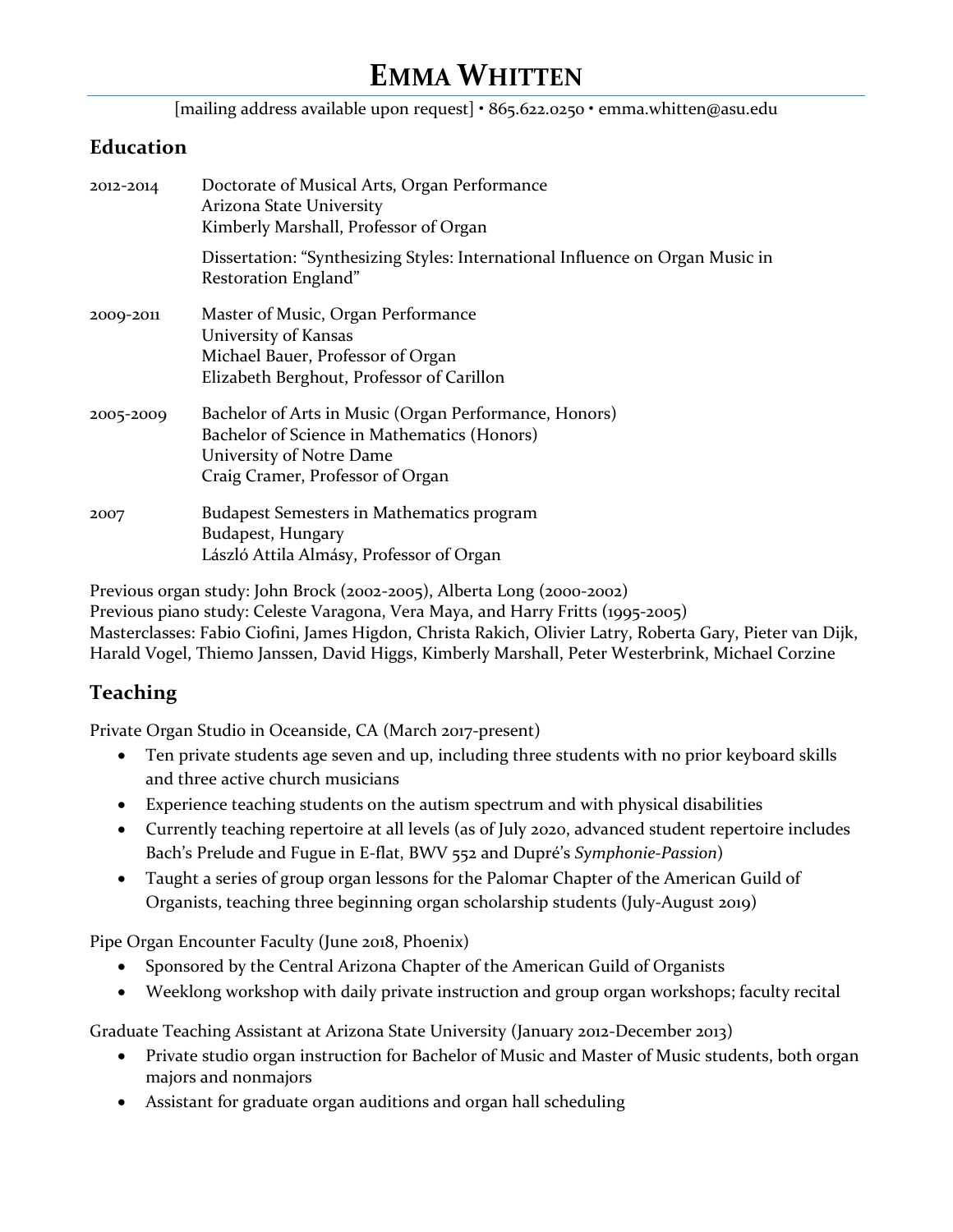[mailing address available upon request] • 865.622.0250 • emma.whitten@asu.edu

Pedagogy

- Organ Pedagogy course (2010, University of Kansas), including practical teaching experience
- American Guild of Organists' National Conference in Organ Pedagogy
	- o *Improvisation and Organ Pedagogy* (2011, Eastman School of Music)
	- o *Buxtehude on the Fritts* (2005, University of Notre Dame)

### **Research**

- Doctoral dissertation, 2012-2014
	- o "Synthesizing Styles: International Influence on Organ Music in Restoration England"
	- o A study of French and Italian influences on English organ repertoire of the Restoration period, including musical borrowing and performance practice implications
- Research on the organ works of Arnold Schoenberg and Hugo Distler, 2012
	- o "Evidence for Contemporary Performance Practice of Arnold Schoenberg's *Variations on a Recitative for Organ*, Op. 40"
	- o "Nationalism and Borrowing in Hugo Distler's Partita on *Nun komm, der Heiden Heiland*"
	- Arizona State University study tours of historic European instruments
		- o Halle, Leipzig, and Dresden, Germany, 2014
		- o Amsterdam and Groningen, Netherlands, 2013
		- o Barcelona and Mallorca, Spain, 2012 (incl. recital in Ulldemolins, Catalonia)
- Senior thesis on the development of the organ in England through the eighteenth century, 2009
- Independent study tour of historic English organs, 2008
- University of Notre Dame study tours of historic organs in the Netherlands (2006) and Germany  $(2009)$

### **Professional Experience**

Associate Director of Music, March 2017-present Mission San Luis Rey Parish, Oceanside, CA

Organist, November 2016-February 2017 Mountain View Lutheran Church, Phoenix, AZ

Assistant Organist, March 2016-February 2017 SS. Simon & Jude Cathedral, Phoenix, AZ

Director of Music Ministries, March 2016-November 2016 St. Peter Lutheran Church, Mesa, AZ

Organist and Associate Director of Music, June 2015-present St. Mary's Basilica, Phoenix, AZ

Organist and Minister of Music, January 2012-May 2015 St. Matthew's Episcopal Church, Chandler, AZ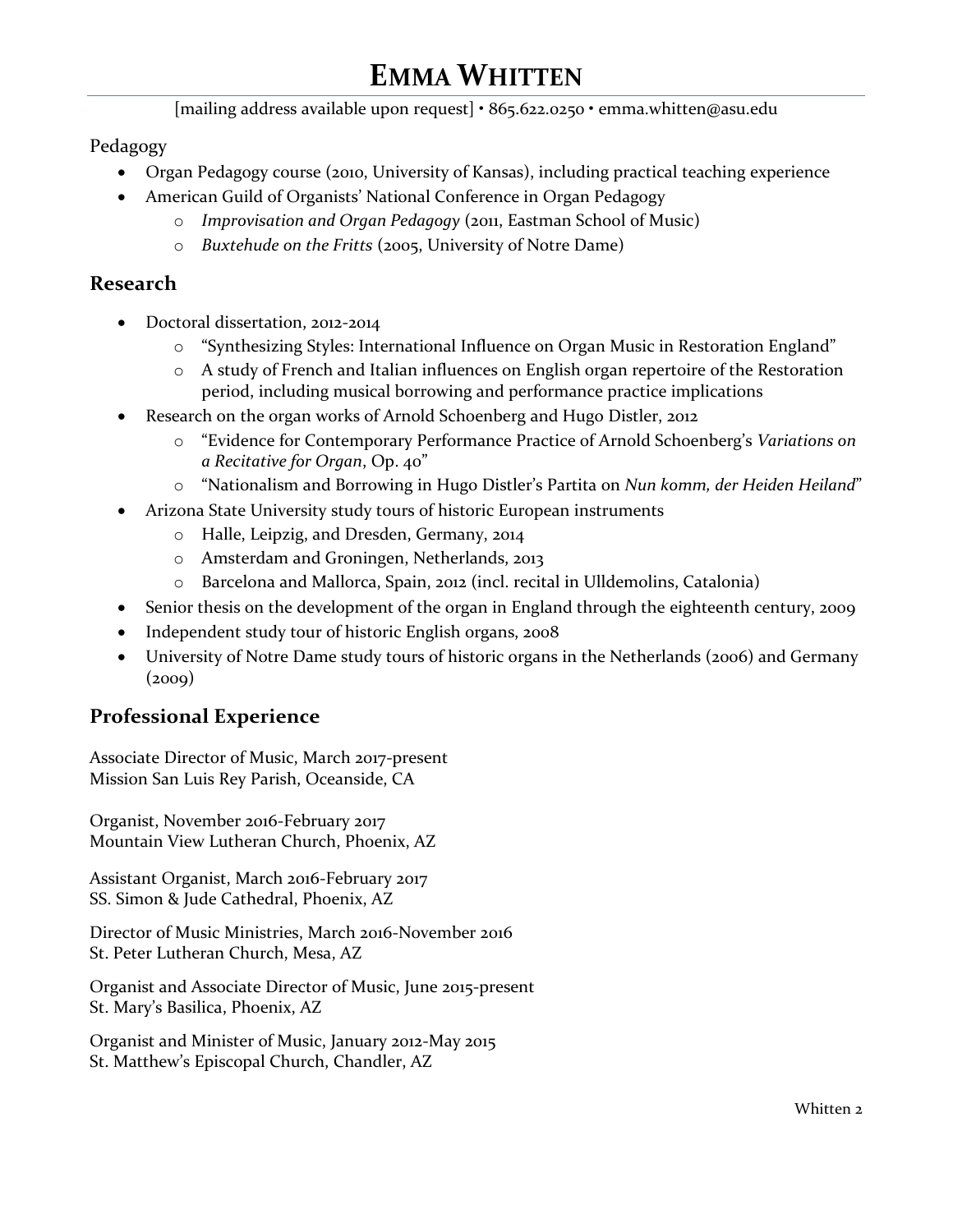[mailing address available upon request] • 865.622.0250 • emma.whitten@asu.edu

Director of Music, August 2010-December 2011 Lutheran Campus Ministry, Lawrence, KS

Organist and Choir Director, August 2009-December 2011 Redeemer Lutheran Church, Olathe, KS

Choral Intern and Organist, June 2007-August 2007 Notre Dame Campus Ministry, Notre Dame, IN

Assistant Organist, June 2000-August 2005 St. Paul Lutheran Church, Wartburg, TN

### **Competitions and Performances**

Recent Performances

- "Organ Music for Pentecost," Mission San Luis Rey Parish, Oceanside, CA, May 2020
- "Flores de Mayo: Organ Music in Honor of the Blessed Virgin Mary," Mission San Luis Rey Parish, Oceanside, CA, May 2020
- Three Lenten Organ Recitals, Mission San Luis Rey Parish, Oceanside, CA, Feb.-Mar. 2020
- 13th Annual Presidents' Day Organ Festival, presented by the Los Angeles Chapter of the American Guild of Organists, La Canada Presbyterian Church, Feb. 2020
- Organ Recital, Saint Paul's Episcopal Cathedral, San Diego, CA, Feb. 2020
- Evening of Readings and Carols, San Diego Pro Arte Voices, First Unitarian Universalist Church and University City Universalist Church, San Diego, CA, Dec. 2019
- Second Sunday Evensong and Organ Recital Series, St. Mark's Episcopal Church, Berkeley, CA, Dec. 2019
- Organ Recital, Saint Paul's Episcopal Cathedral, San Diego, CA, Dec. 2019
- Dan Forrest's *Requiem for the Living* with the Deseret Chamber Choir, St. Paul's Episcopal Church, Yuma, AZ, Nov. 2019
- Third Sunday Evensong and Organ Recital, All Souls Point Loma, San Diego, CA, Nov. 2019
- Organ Recital, Saint Paul's Episcopal Cathedral, San Diego, CA, Nov. 2019
- VLC 2019-2020 Concert Season, Victory Lutheran Church, Mesa, AZ, Nov. 2019
- Palomar AGO Scholarship Concert, Trinity Episcopal Church, Escondido, CA, Oct. 2019
- St. Francis Organ Recitals, Mission San Luis Rey, Oceanside, CA, Oct. 2019
- Organ Recital, Saint Paul's Episcopal Cathedral, San Diego, CA, Sep. 2019
- San Diego Pro Arte Voices Conducting Workshop, San Diego, CA, July 2019
- Choir Tour to Ireland, St. Stephen's Episcopal Church, Oak Ridge, TN, with Simon Hogg, choirmaster, July 2019
- Organ Music for Pentecost, St. Paul's Episcopal Cathedral, San Diego, CA, June 2019
- Midday Pipes Series, First United Methodist Church, San Diego, CA, May 2019
- Lenten Organ Recital, Saint Paul's Episcopal Cathedral, San Diego, CA, Apr. 2019
- Fridays at First Recital Series, First Unitarian Universalist Church, San Diego, CA, Mar. 2019 (with Justin Murphy-Mancini, organ)
- Five Lenten Organ Recitals, Mission San Luis Rey Parish, Oceanside, CA, Mar.-Apr. 2019
- San Diego American Guild of Organists, First Unitarian Universalist Church, San Diego, CA, Feb. 2019 (with Justin Murphy-Mancini, organ)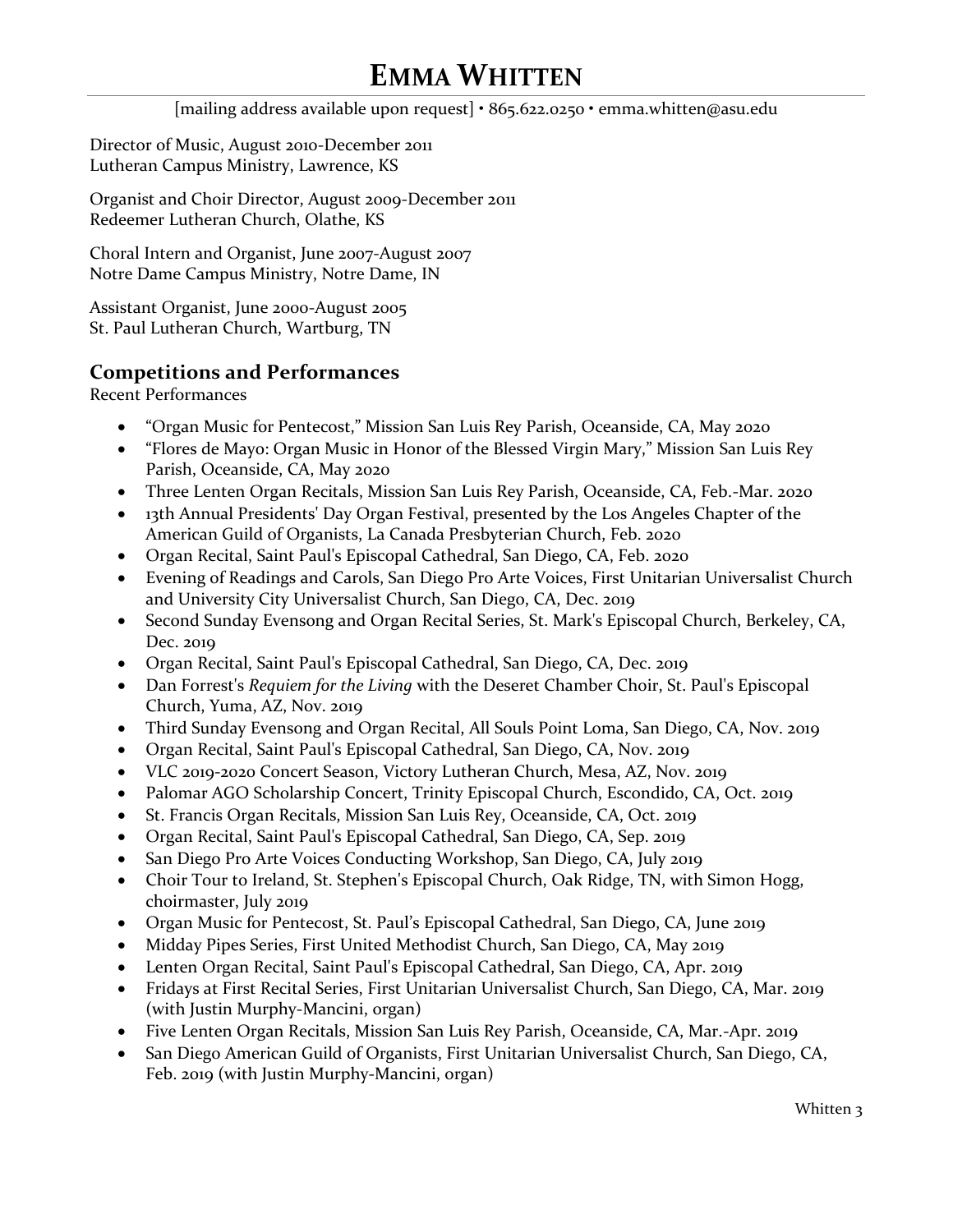[mailing address available upon request] • 865.622.0250 • emma.whitten@asu.edu

- Advent Evensong Recital, All Saints Episcopal Church, Phoenix, AZ, Dec. 2018
- Four Recitals for the Gubbio Project, St. Boniface Catholic Church, San Francisco, CA, Aug-Nov. 2018
- Three Summer Organ Recitals, St. Paul's Episcopal Cathedral, San Diego, CA, Jul-Aug. 2018
- Pipe Organ Encounter Faculty Recital, First United Methodist Church, Phoenix, AZ, June 2018
- Lenten Organ Recital, St. Paul's Episcopal Cathedral, San Diego, CA, Mar. 2018
- Lecture Recital on the Amezúa/Binder/Grenzing Organ, Prime Cathedral, Bogotá, Colombia, Feb. 2018
- Organ Recital, St. Paul's Episcopal Cathedral, San Diego, CA, Jan. 2018
- "From Bach to the Box Office: The Organ in Film," Rincon Friends of Music Series, Rincon United Methodist Church, Tucson, AZ, Jan. 2018
- Advent Recital, St. Paul's Episcopal Cathedral, San Diego, CA, Dec. 2017
- "How Lovely Is Thy Dwelling Place," Fridays at First, First Unitarian Universalist Church, San Diego, CA, Nov. 2017
- "*Flores del Desierto*: Organ Works of the Sonoran Desert," *In from the Heat* Summer Series, Catalina Organ Festival, Catalina United Methodist Church, Tucson, AZ, June 2017
- "Hail, Holy Queen: Marian Music for Organ," Cathedral Organ Dedication Series, SS. Simon & Jude Cathedral, Phoenix, AZ, Feb. 2017
- "*Flores del Desierto*: Organ Works of the Sonoran Desert," Arizona State University Organ Series, Organ Hall, Arizona State University, Tempe, AZ, Jan. 2017
- Evensong Organ Recital, St. Philip's in the Hills Episcopal Church, Tucson, AZ, Dec. 2016
- Advent Organ Recital Series, American Lutheran Church, Sun City, AZ, Dec. 2016
- Phoenix Youth Rising:  $26<sup>th</sup>$  Annual Benefit Concert, Central Arizona American Guild of Organists, Orangewood Presbyterian Church, Phoenix, AZ, Nov. 2016
- "In War and Peace: Paying Musical Tribute," The Haugh Foundation Concert Series, Christ the King Episcopal Church, Tucson, AZ, Nov. 2016
- "Flights of Fancy," Franciscan Friday series, St. Mary's Basilica, Phoenix, AZ, Mar. 2016
- Evensong Recital, All Saints Episcopal Church, Phoenix, AZ, Dec. 2015
- Arizona State University Organ Studio Christmas Concerts, Dec. 2015 (two performances)
- "Organ Music for the New World," St. Mary's Basilica, Phoenix, AZ, Sept. 2015, featuring music of Pablo Bruna, Ramón Noble, and Pamela Decker
- *The Muse's Voice: A MusForum Conference*, Young Women Artists' Performance, Church of the Transfiguration, New York City, June 2015
- Prelude Recital, Victory Lutheran Church, Mesa, AZ, May 2015
- Mildred Flood Mahoney Memorial Organ Recital, Holsclaw Hall, University of Arizona, Tucson, AZ, Apr. 2015
- "A Contrapuntal Dance," sponsored by the Knoxville chapter of the American Guild of Organists, Westminster Presbyterian Church, Knoxville, TN, Mar. 2015
- Phoenix Youth Rising Organ Marathon Concert, Feb. 2015
- "Everyone Dance," Gammage Auditorium, Arizona State University, Tempe, AZ, Jan. 2015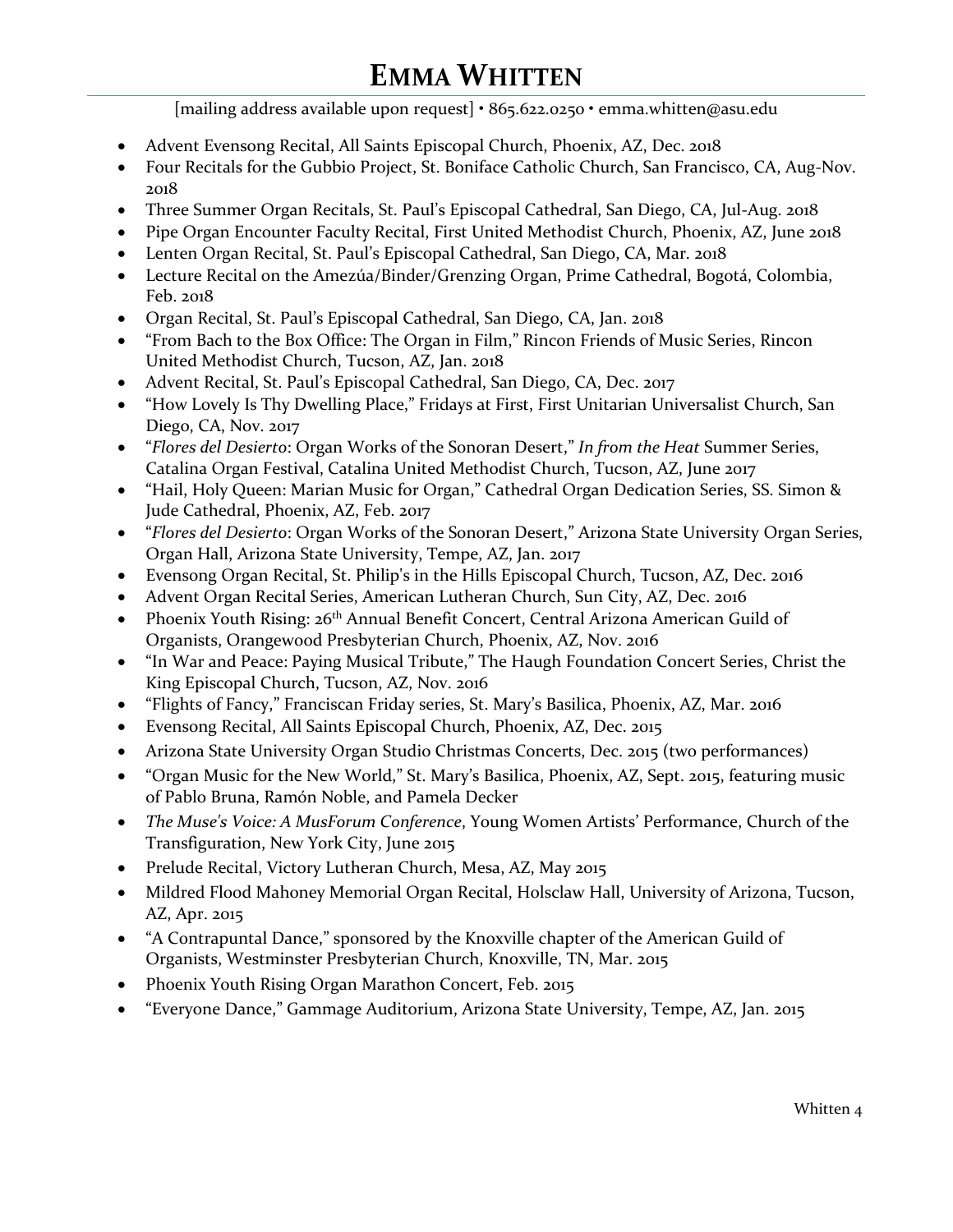[mailing address available upon request] • 865.622.0250 • emma.whitten@asu.edu

Other notable performances

- Large choral and orchestral works
	- *Requiem for the Living* (Dan Forrest), Deseret Chamber Choir, St. Paul's Episcopal Church, Yuma, AZ, 2019
	- Lauridsen *Lux Aeterna* (solo organ version), San Diego Master Chorale, 2018
	- Works by Schumann (*Mass in G*), Rutter, Beethoven, Mozart, and Fauré, "The Mass Through the Ages," Arizona Masterworks Chorale, 2016
	- *Messiah* selections, Victory Lutheran Church, Mesa, AZ, 2015
	- Works of Purcell (*Come, Ye Sons of Art*) and Vaughan Williams (*Five Mystical Songs*), Arizona Masterworks Chorale, 2015
	- Faure *Requiem,* Arizona State University and Grand Canyon University, 2013
	- Walton *Crown Imperial*, Arizona State University Symphony Orchestra, 2013
	- Vierne *Messe solennelle* and Britten *Rejoice in the Lamb*, Trinity Episcopal Church, Lawrence, KS, 2010
- National Young Artists Competition in Organ Performance, Preliminary and Second Rounds, 2011-2012
- Performance of Mendelssohn's Sonata No. 6 on the DVD *Singing the Faith: Living the Lutheran Musical Heritage*, 2008
- First place winner of the L. Cameron Johnson Memorial Organ Competition, Storrs, CT, 2005

#### **Choral Experience**

- Primum Mobile, an eclectic chamber ensemble specializing in madrigals and other early vocal repertoire, 2013-2017
- Arizona Musicfest Chorus, Brahms Requiem, Feb. 2014
- Frequent member of new music ensembles, performing works by student composers (Jacob Adler, Lisa Neher, Jeremiah Li Kai Han, and Michael Davidson) and other contemporary composers such as Tarik O'Regan
- KU Bales Chorale, 2009-2011, directed by KU church music students
- KU Oread Singers, 2009, directed by Dr. Ryan Fox
- Notre Dame Liturgical Choir, 2005-2009, directed by Dr. Gail Walton

#### **Academic Honors and Scholarships**

Richard & Marilyn Wurzburger Organ Award, Arizona State University, 2012-2014 Special Talent Award, Arizona State University, 2012-2013 Hartwig Family Scholarship, University of Kansas, 2009-2011 Notre Dame Scholar, University of Notre Dame, 2005-2009 Battelle National Merit Scholarship, 2005-2009 National Merit Finalist, 2005